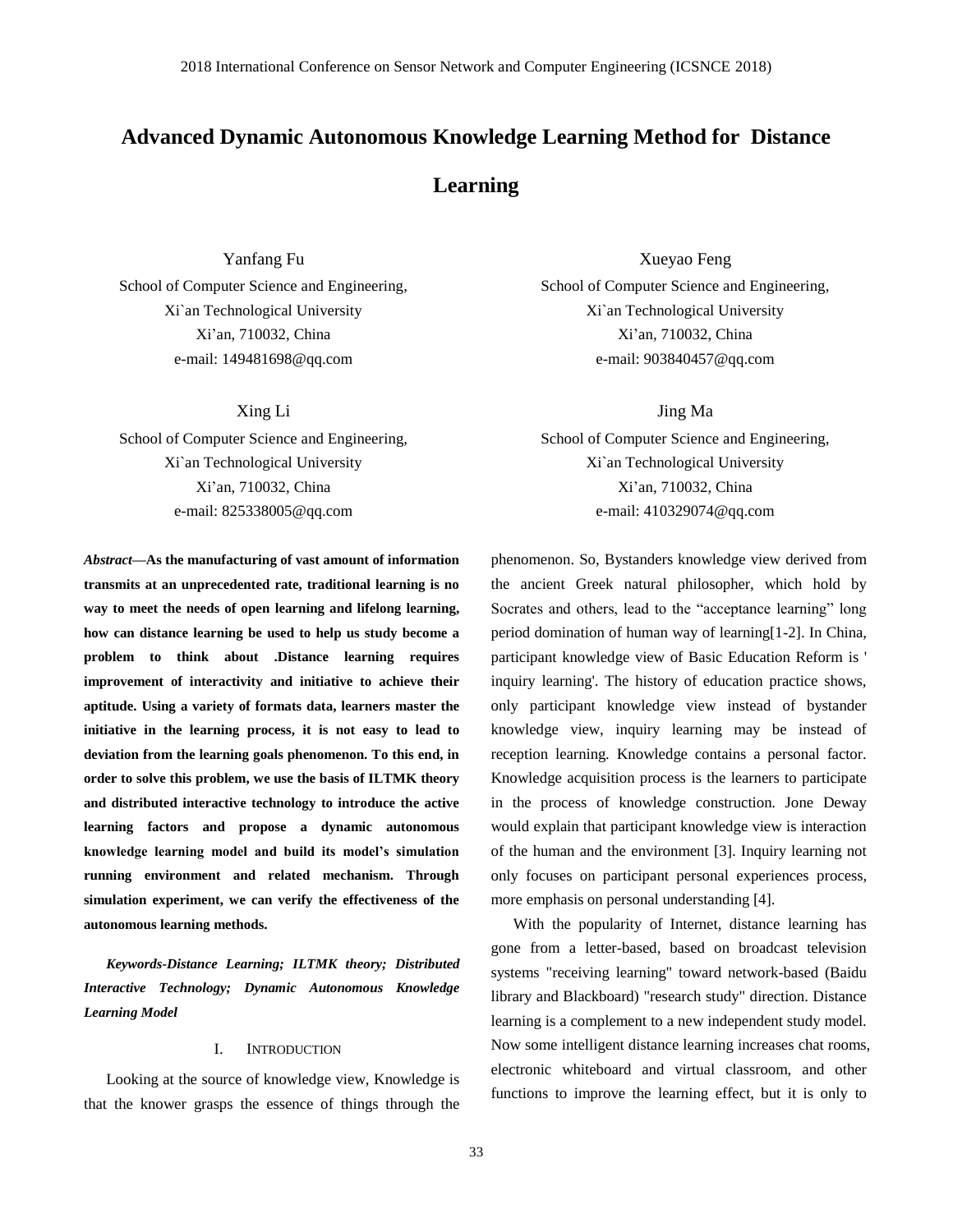provide support in the learning environment, did not achieve the custom teaching mode of learner's active learning. Existing model commonly used model based on Agent technology or ILTMK (Intelligent Long-distance Teaching Model based on Knowledge)[5].However, at present, most distance learning model is a simple information-sharing individual learning styles. Just solved how to make use of the Internet technology, makes the geographical separation of some groups can share learning materials, learners are always in a passive learning mode. So far no one is satisfied with the distance learning model [6]. If the learners can interact with active learning, distance learning can produce good learning results.

As information technology, especially with the rapid development of network technology and communication technology, distance learning and creates a rapidly improve our knowledge [9]. How to establish interactive mode between the learner and knowledge grantee, plays an important role in research and innovation.

# II. RELEVANT THEORIES OF THE DISTANCE LEARNING

To make full use of the knowledge resources on the network, we must adopt a deeper sharing strategy that absorbed in the knowledge sharing or knowledge unit sharing[7]. A knowledge unit or learning entity is relatively independent, and it stands for one element of the knowledge unit, knowledge can be hierarchical and nested, and itself is an independent description metadata. LO can be divided into two parts, namely the metadata and content data. Metadata section describes the characteristics of the LO, content data part gives the knowledge that represented by LO and the information. In order to realize the intelligent reasoning of the system, we use the production system to represent knowledge and information [8]. The reason why we choose this knowledge representation is that it has many advantages, especially its easy understanding, availabilities and manageability. Meanwhile, today's most intelligent application adopted this kind of knowledge representation. Production system contains a set of production(or production rules) and facts, production rules use IFTHEN to

show the knowledge, "attribute/ value" pairs are used to means the facts. Production rules has the following form:

If (<conditon1><condition2><condition 3><condition  $n$ )

Then

(<conclusion1><conclusion2><conclusio3>---<conclusion  $n$ )

When satisfy the application condition, the data will be operated by the order which the conclusion talks. The form of the LO in the production can be constants, variables, unit groups or tree, figure.

### III. LEARNING MODEL BAESD ON INTERACTOIN

### *A. Characteristics of active distance-learning model design*

Remote active learning model should have the following characteristic elements. (1)boundary and exclusivity, which means personnel composition in a learning subject is clear, whether to learn the subject or not needs to be identified;(2)the purpose, learning subject exists as a certain purpose, also as the learning interaction that sharing some knowledge.(3)Rules, each member must abide by certain interactive code of conduct; (4)the obligations, In the process of learning, each knowledge sender bears certain teaching responsibility;(5)Independence, that is ,every member can make choice about their own rights and awareness.

The concept of the "interaction" firstly appeared in communication and sociology, in sociology, the definition of the interaction is ways and processes of interactive influences, effects produced between humans and groups."Interactive" dynamically performed the person's social relations, all kinds of complicated social phenomenon are caused by interaction. When thinking about interaction in the field of communication[9], we find that the interaction's is more likely to focus on the flow and exchange of study information, or relationship among transmission elements.

Simple "teaching" or "learning" in the distance learning is difficult to reach the expected goals, the entire learning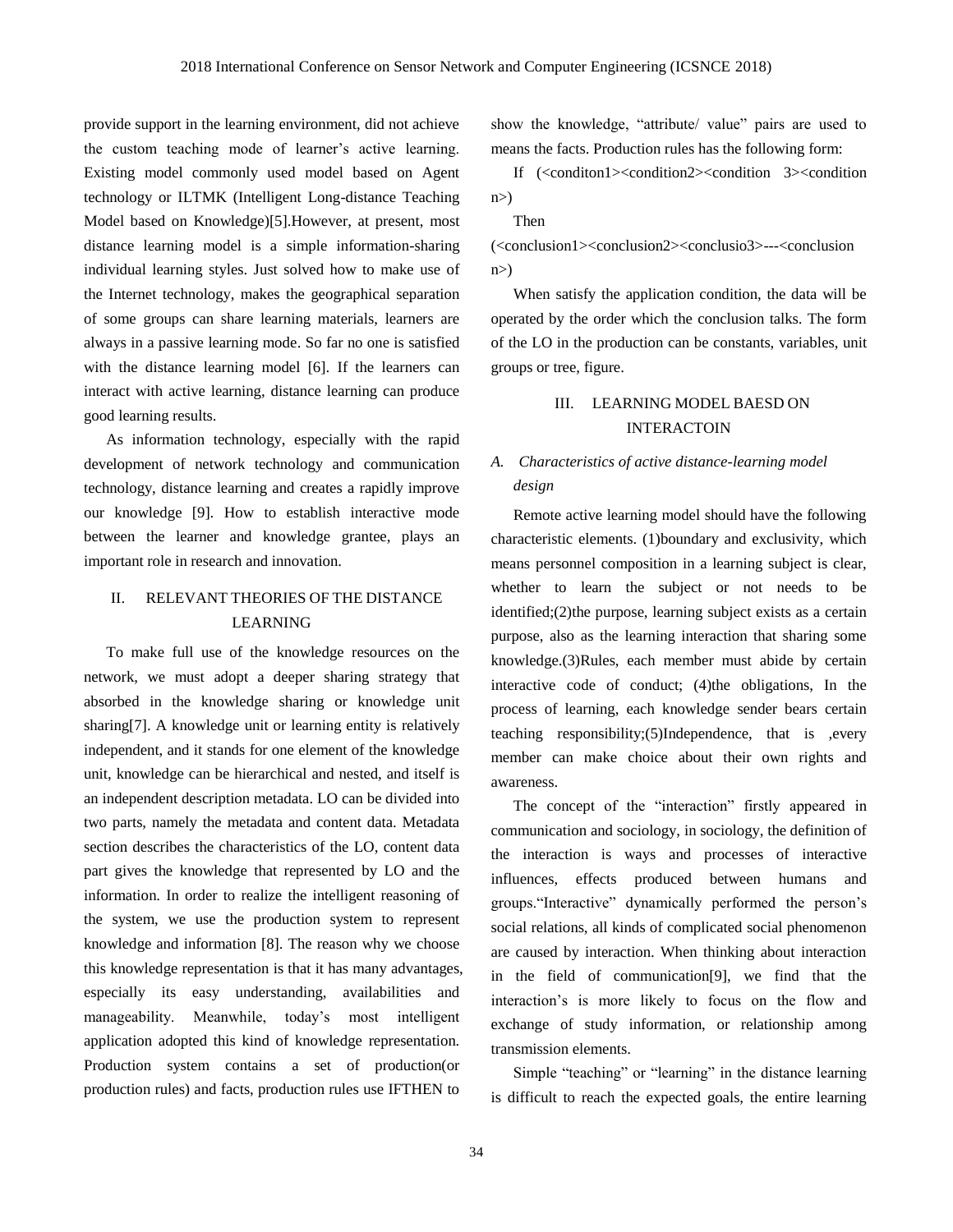process should be placed in "relationship" and "interactive" so that it can be better achieved. Therefore, interaction stands out of the virtual learning community. In the learning process, we call the interaction produced from learners interaction with others through internet or with their teachers the interactive spread[10]. Due to the nature of distance education, the teachers and students are often in different location ,and time and space are relatively separated in the whole education, Therefore, purposeful and bilateral will be very obvious in the transmission of teaching , and interaction will be more important in teaching. Not free interactive communication often makes it more difficult for learners to improve themselves.

So we can analyze that the process of the knowledge learning can be partitioned into several periodic learning interactive topic. Each topic still be divided into several learning content, send requests to knowledge giver, when satisfy the condition of subject and the synchronization time, knowledge giver can respectively receive the request signals of each learner and not confused. Meanwhile, knowledge which knowledge giver send to multiple learners are sequentially arranged in a specific time to teach, each learner just needs to received it within the specified time so that they can distinguish their intellectual theme from confused knowledge learning process and receive it down. In distance learning network, it is impossible for knowledge giver to master all the knowledge, he still needs to learn from the other knowledge giver in the virtual network, when two or more knowledge giver send knowledge data with same subject at the same time, or send data to same knowledge learner, then the conflict happens, so we should schedule the time of knowledge interaction.

#### *B. Autonomous learning measurement method*

We should give two definitions in facing with the knowledge interaction scheduling:

- In the network, each learner exists at least one interactive subject in a scheduling cycle.
- Network learners cannot receive knowledge and send new knowledge at the same time, and learners can't receive more than one of the knowledge interaction either.

Each learner is learners in certain knowledge subjects, However, sometimes they can be the knowledge giver, so it increases the complexity of the system modeling. Therefore, the problem of scheduling knowledge interaction is to assigned knowledge content to learning object according to different subjects[11]. According to the knowledge content's interest, we can be divide into two groups, that's learners and the grantors. Assuming that the entire network of interest have A1, A2…An, and their knowledge content is divide into L1,  $L2 \cdots Lm$ . We can see it as a graph G(V,E), of which the node  $V(1,2,3)$  and n) stands for knowledge interest, n is for the number of interest, and the edge of E is for the collection of the interactions. When node i and j can interact with each other, we can think that there exists a undirected

edge  $e_{i,j}$  between two nodes, and  $e_{i,j} \in E$ , then the node i, j is one jump neighbor same with the learners and the knowledge givers; if the node i , j cannot directly communicate with each other, it means that they don't have the same content of the knowledge, then we need to find out the knowledge giver about this knowledge content, Therefore ,only through an intermediate node k , can it do the communication interaction, that is ,there exist e and e, so the node i , j are two jumps neighbor node. It is an adjacency matrix. We can describe the network with an symmetric binary n n matrix, as:

$$
C[G] = [C_{ij}]_{n \times n} (i, j = 1, 2...n)
$$

$$
(C_{ij} = \begin{cases} 1 & nodei, j. have edges \\ 0 & else \end{cases}
$$

Another  $n \times n$  matrix:

$$
D(G) = [d_{ij}]_{m \times n} (i, j = 1, 2...n)
$$
  
\n
$$
(D_{ij} = \begin{cases} 1, \text{ node } i \text{ j.i. two, jumps.} \newline \newline 0, \quad \text{else} \end{cases}
$$

Considering above two jumps node can realize the spatial reuse, it can finally obtain the optimal autonomous learning model. The network has a number of M of the knowledge content, we can use a  $M^{\times}N$  binary matrix

$$
T= \left[ t_{mi} \right]_{M\times N}.
$$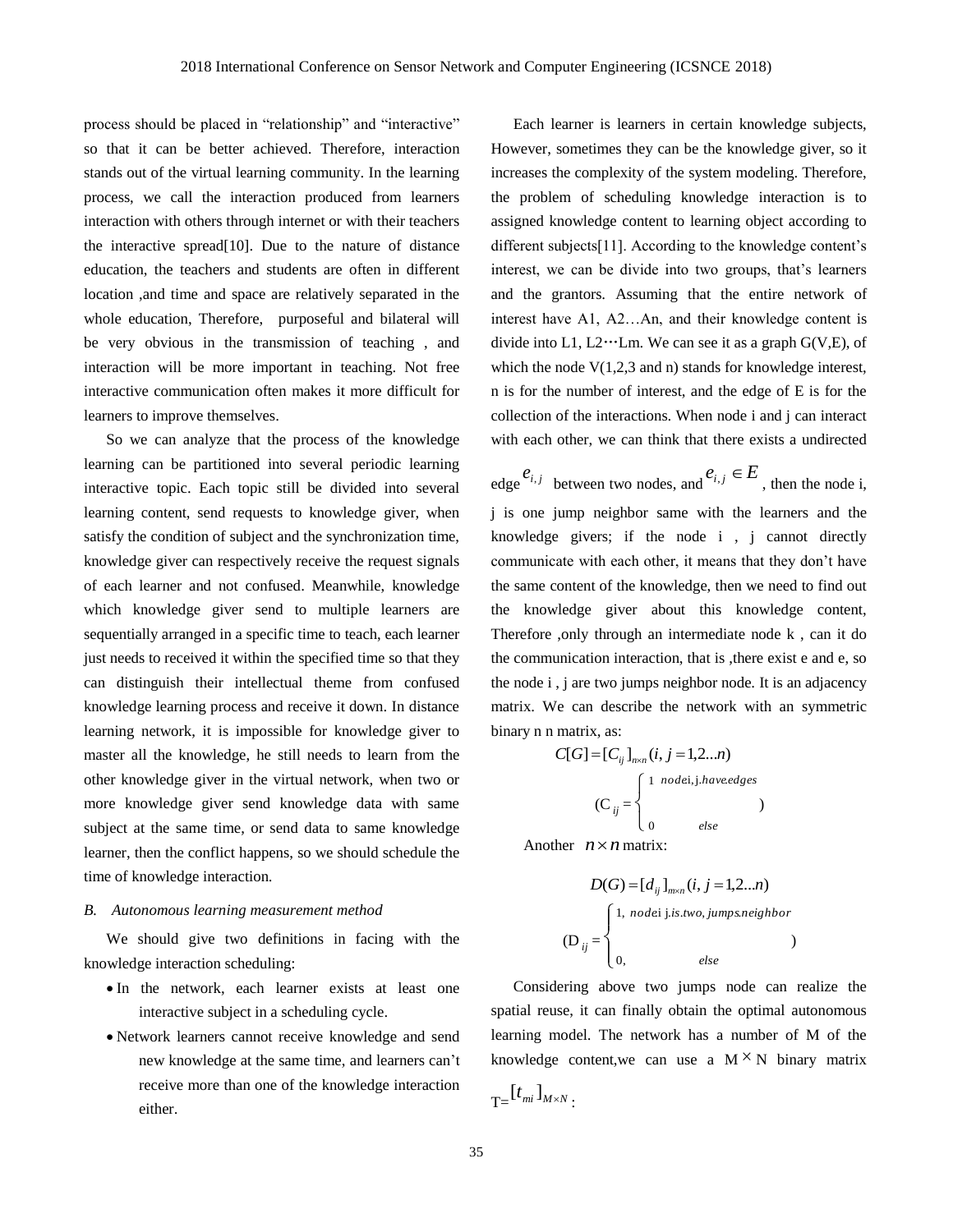$$
t_{mi} = \begin{cases} 1 & \text{knowledgecontent to.} \text{learner:} \\ & \\ 0 & \text{else} \end{cases}
$$

Interactive rate:

*knowledge topic number knowledge content numberto learner i i*<sup>-</sup> knowledge.topic.  $\rho_i = \frac{knowledge content_number_to.length}{knowledge.topic_number} = \frac{\sum_{m=1}^{M} x_m}{M}$  $\sum\nolimits_{m=1}^{M} t_{mi}$ The entire network's interactive rate is:

$$
\rho = \frac{1}{N} \sum_{i=1}^{N} \rho_i = \frac{1}{MN} \sum_{m=1}^{M} \sum_{i=1}^{N} t_{mi}
$$

By two limiting conditions, two learners can send the request of the knowledge data at the same time only on the condition that two learners are separated by more than two jumps, we summarized the above content as the following model:

# Min M and Max  $\rho$

Limiting conditions:

$$
C_1: \sum_{m=1}^{M} t_{mi} \ge (i \in [1, N])
$$
  
\nC2:  $c_{ij} + t_{mi} + t_{mj} \le 2, (i, j \in [1, N], i \ne j, m \in [1, M])$   
\nC3:  $c_{ik}t_{mi} + c_{jk}t_{mj} \le 1, (i, j, k \in [1, N], i \ne j, j \ne k, k \ne i, m \in [1, M])$ 

The main idea of the interactive process is: Interaction is that each learner interact with knowledge giver according to the fixed knowledge content point and the chronological order on condition that they have common learning subject. The learners active behavior allows them to get more study time. If there is no learning behavior to release the study time, then let the knowledge giver's interaction have a free time, if other learners initiative is more active and don't have the enough to study further, then he can dispute with free time and improve more.

## IV. BUILD SIMULATION MODEL BASED ON THE **OPNET**

Data Packages in OPNET consist of one or more fields, package format editor is used to define the package format, data packages in each fields has name, size(which length is bit), color, type and default values. Using graphical way, it can directly display the package's each fields, The size of the fields can exactly reflect the bit length in package. We designed three different types of data packages as three

different types of the data grouping, that is:knowledge content data grouping, active application grouping and knowledge givers's reply grouping.



Figure 1. Learners process model

This process mainly includes the following states( fig.1), each state's function is introduced as follows:

- Init state: this state is mainly realized the initialization of the simulation data, initial object mainly includes: active interaction time slice, interactive time, number of the knowledge subject, number of the knowledge content etc. After completing the initialization of an object, call the interrupt function op\_intrpt\_schedule\_self (op\_sim\_time (), 0), it will lead to process's state transformation from producing interruption at the current time to the request state only to do the intern's judgment.
- Idle state: free wait state, after all the state in performing the exit code should them return to this state, waiting for the right conditions for the next jump, In the exit code of this state will determine the current simulation's interruption type, and assign to variable current\_intrpt\_type, then determine whether produce the current node's interactive interruption or not, according to the type of the variable current\_intrpt\_type. If it is,then turned to the request or state tx to send the request package or data package.
- Fr\_rx state: responsible for identifying the type of the data packages that from the network receiver.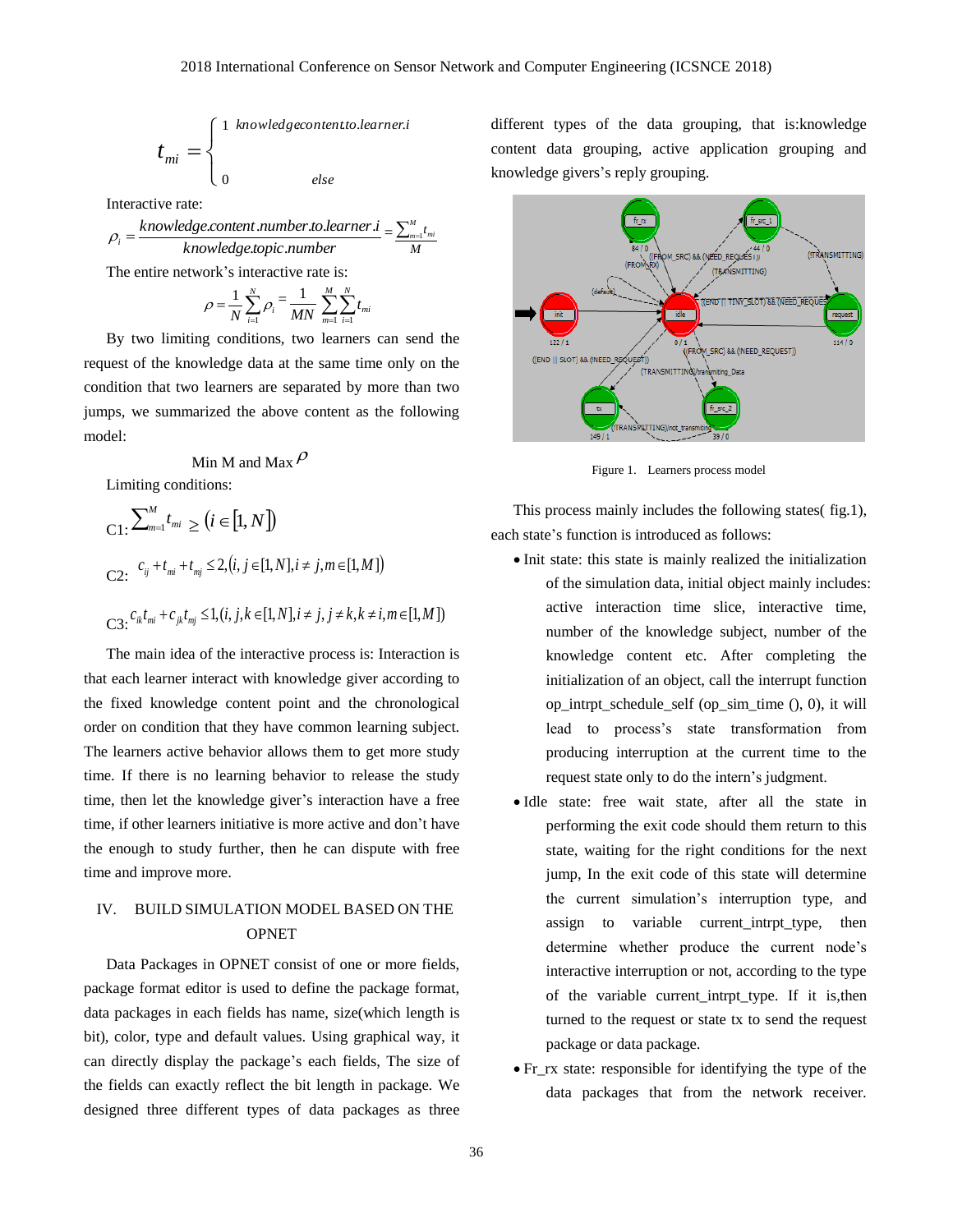Extract the corresponding information in the field ACK Data,judge whether current node's interactive application is success or not, if yes, then extract the knowledge content's information that contains in the ACK\_Data field of the data packages, modify the if\_need\_request to 0, means application succeed. So there is no need to send the application grouping, then will cycle around in the state of idle, fr\_rx, tx and fr\_src\_2, so the knowledge giver will send knowledge request in the assigned time slices until data queue is empty.

- Fr\_src\_1 state: The condition that transform from idle state to this state is that source module in the Nodes model generates a package, and has not yet been assigned the interactive time slice.
- Request state: The state of request is mainly responsible for calculating the current active application's time slice position, determine whether to enter their own interaction time, if he entered into his interaction time , then fill in the fields of information, send secondary intellectual content after set up the fields information; if not into its time slice or the current time slice has exceeded its clock, then compute the next arrival time(absolute simulation time ), and set up a break at this time.
- Fr\_src\_2 state: like the fr\_src\_1 status's function, fill in each field of the data package which receives from the data source, and insert it into the queue. The difference is that when the data source produces one package, only when the site's application for time slice succeed, can state transform from idle to fr\_src\_2.
- Tx state: when the node's application queue is not empty, sent data in this time slot. If the data grouping exists in the queue, you need to send the interaction request packet to the knowledge giver, apply for a number of time slice and use it to send data from a queue. Process at this time in idle, fr\_rx, fr\_src\_1 and request jump between four states. After the success of the application, each frame of data within the time slot waiting for their own time

slot to send data. This process will be idle, fr\_rx, fr  $src\ 2$  and  $tx\$ , judge the time slice and send the data of internship for data to cycle until the system closed.

#### V. SIMULATION EXPERIMENT

The scale of the personnel simulation is about 480 people (Fig.2), the learners are set to the same request rate (intervalsetting function is negative expo-numberdistribution function),knowledge givers also bears for the same rate interact with learners. A learning subject forms one subnet, the learners interactwithknowledge giver to complete each content of the study, the learners may be as learners involved in the other subject learning subnet, a large number of this is nested.



Figure 2. Modeling of simulated network level

We can see from the diagram that knowledge giver under the theme interact with a large number of students, and the learners complete the knowledge content learning. From the figure 3, we can see that the improvement of the new model reflects the active learning behavior of learners. When the model adopting the dynamic autonomous learning, learners in sending interactive data clearly in dynamic changes (as shown in figure 4). Can be seen from the figure b, learners after receiving the grantor knowledge content, knowledge acquisition of related request change significantly, the interesting thing is the simulation data curve downward point is far lower than the original model of rate, this should be thatthe increase of the initiative will also reduce the interest in learning theme.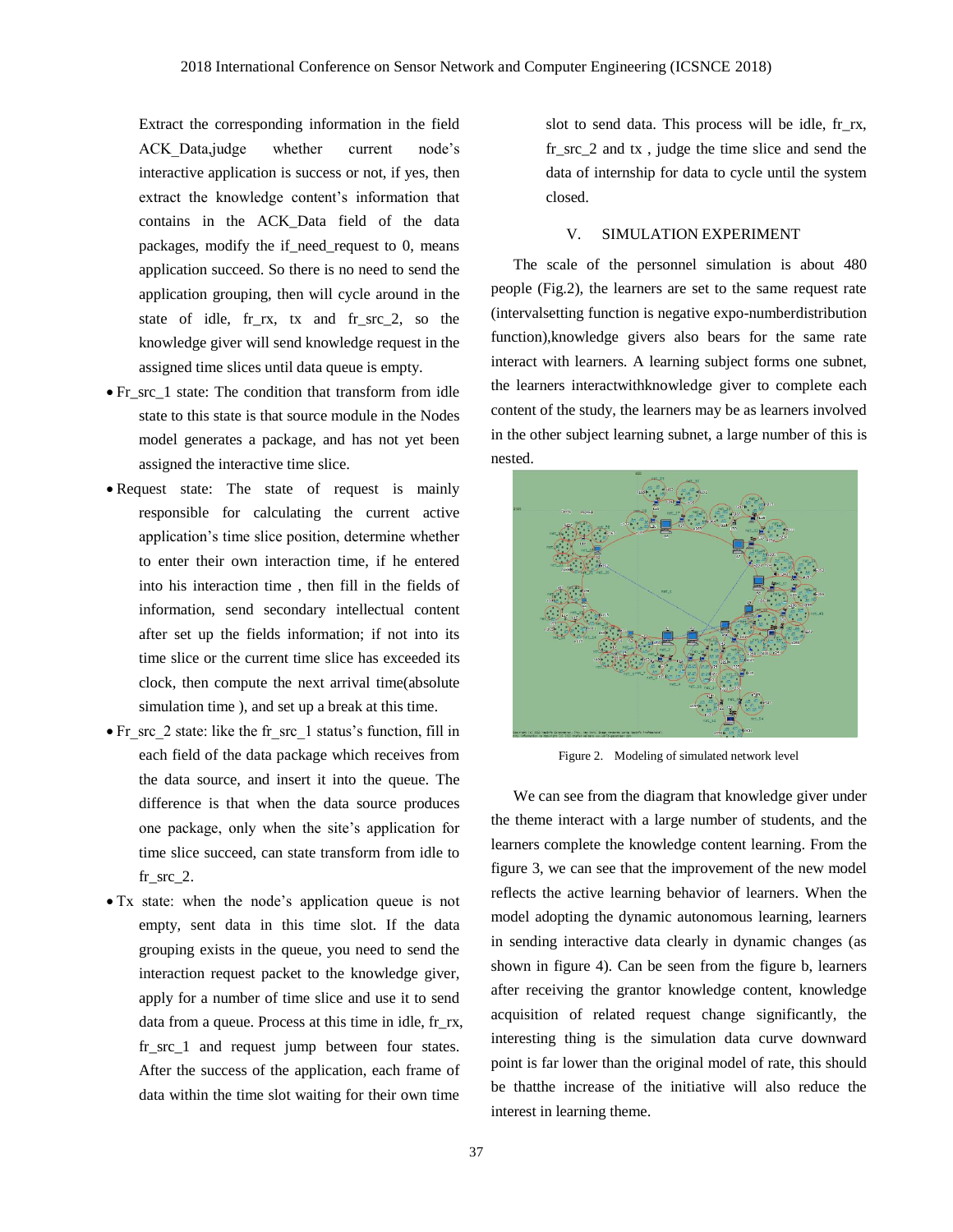

Figure 3. Learners average interactive rate



(a)Knowledge acquisition rate



(b)Knowledge acquisition request rate

Figure 4. learners sending interactive data in dynamic changes

From the above two groups of simulation data, we can see that the improvement of the new model not only reflects

the active learning behavior of learners, but also increase the degree to which are not interested in learning content.

#### VI. CONCLUSION

The modern distance learning is bestowed with knowledge individuals, related to personal participation and learning knower. The enthusiasm of the individual, personal exploration, personal opinions are indispensable part of the knowledge. Knowledge itself is the intrinsic personal factors, the knowledge acquisition process is the knower individuals involved in the process of knowledge construction. Dewey explains the participants knowledge view as "interaction" of the human and the environment. Distance learning requires interactivity and initiative to improve, to achieve their aptitude, use now study in a variety of formats data, learners to master the initiative in the learning process, it is not easy to lead to deviation from the learning goals. To this end, on the basis of THLMT theory and distributed interactive technology, the introduction of active learning factors, put forward a kind of active learning rules of interaction, the interaction between learners and knowledge imparter is studied, under the condition of active learning, completely control rules generated by interactive knowledge subject data with method of study, established a model of autonomous learning. The model not only focus on learners "through" process, more emphasis on the learner in the experience, get personalized understanding in learning enthusiasm. This way of learning value is that learners in "facing the complex itself" keep some kind of "seek" uncertainty, in the process of "certainty for" construction "personal knowledge", in the process of "seeking" uncertainty "eagerly seeking knowledge", and will set up the learning process in the simulation software, in order to dynamically determine the distance learning program and related learning strategy, really improve the intelligent and personalized distance learning.

#### ACKNOWLEDGMENT

This research was supported by the industrial research project of Shaanxi science and technology department (nos.2016GY-088) and the educational reform fund of Xi'an